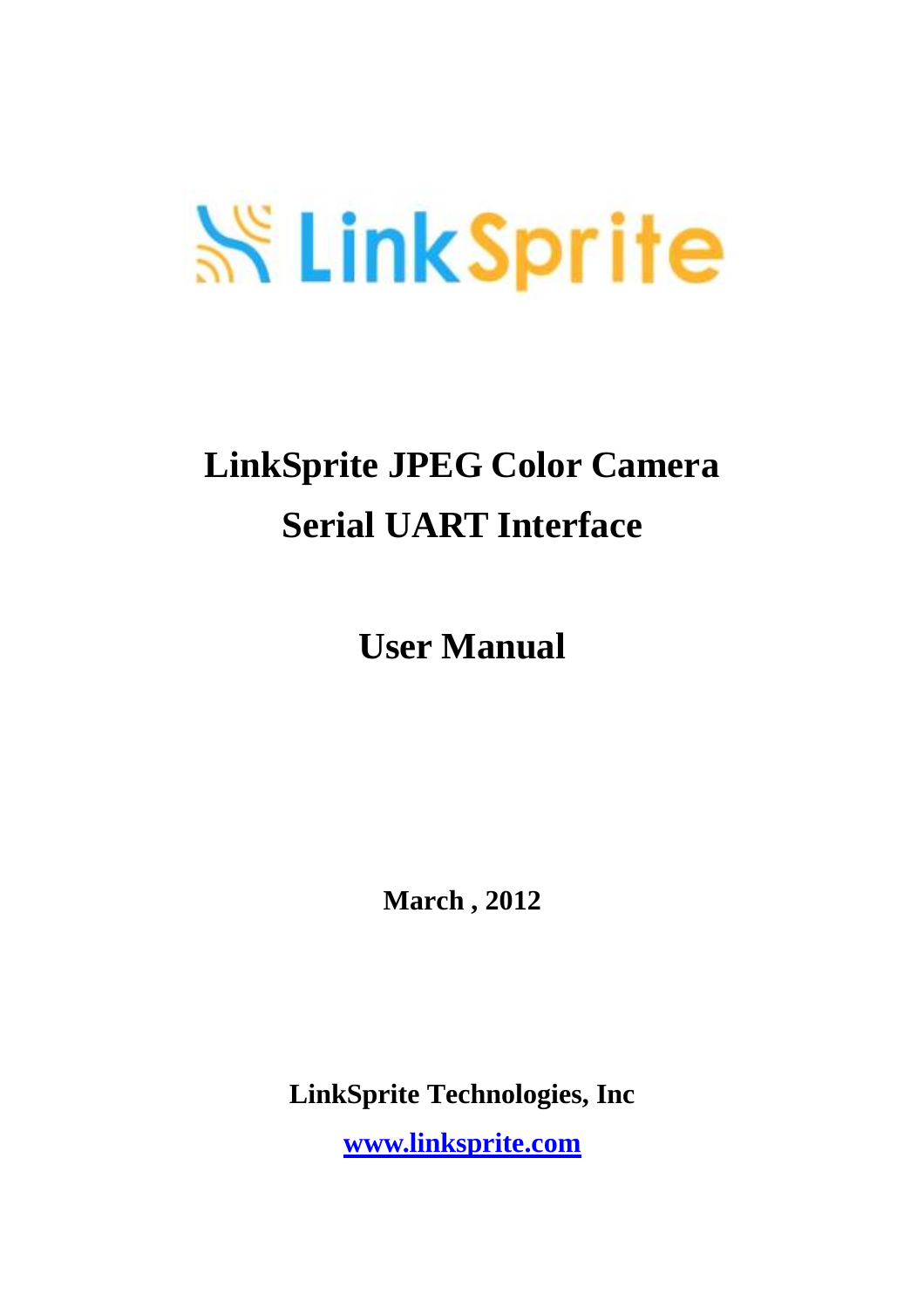

| Doc Title | LinkSprite JPEG Color Camera<br>Serial UART Interface | <b>Number</b> | $LS-Y201$ |
|-----------|-------------------------------------------------------|---------------|-----------|
|           | User Manual                                           | Version       |           |

| <b>Version</b> | <b>Date</b> | <b>Description</b> | <b>Author</b> |
|----------------|-------------|--------------------|---------------|
| 1.1            | 31/03/2012  | The second edition | Nancy         |
|                |             |                    |               |
|                |             |                    |               |
|                |             |                    |               |
|                |             |                    |               |
|                |             |                    |               |
|                |             |                    |               |
|                |             |                    |               |
|                |             |                    |               |
|                |             |                    |               |
|                |             |                    |               |
|                |             |                    |               |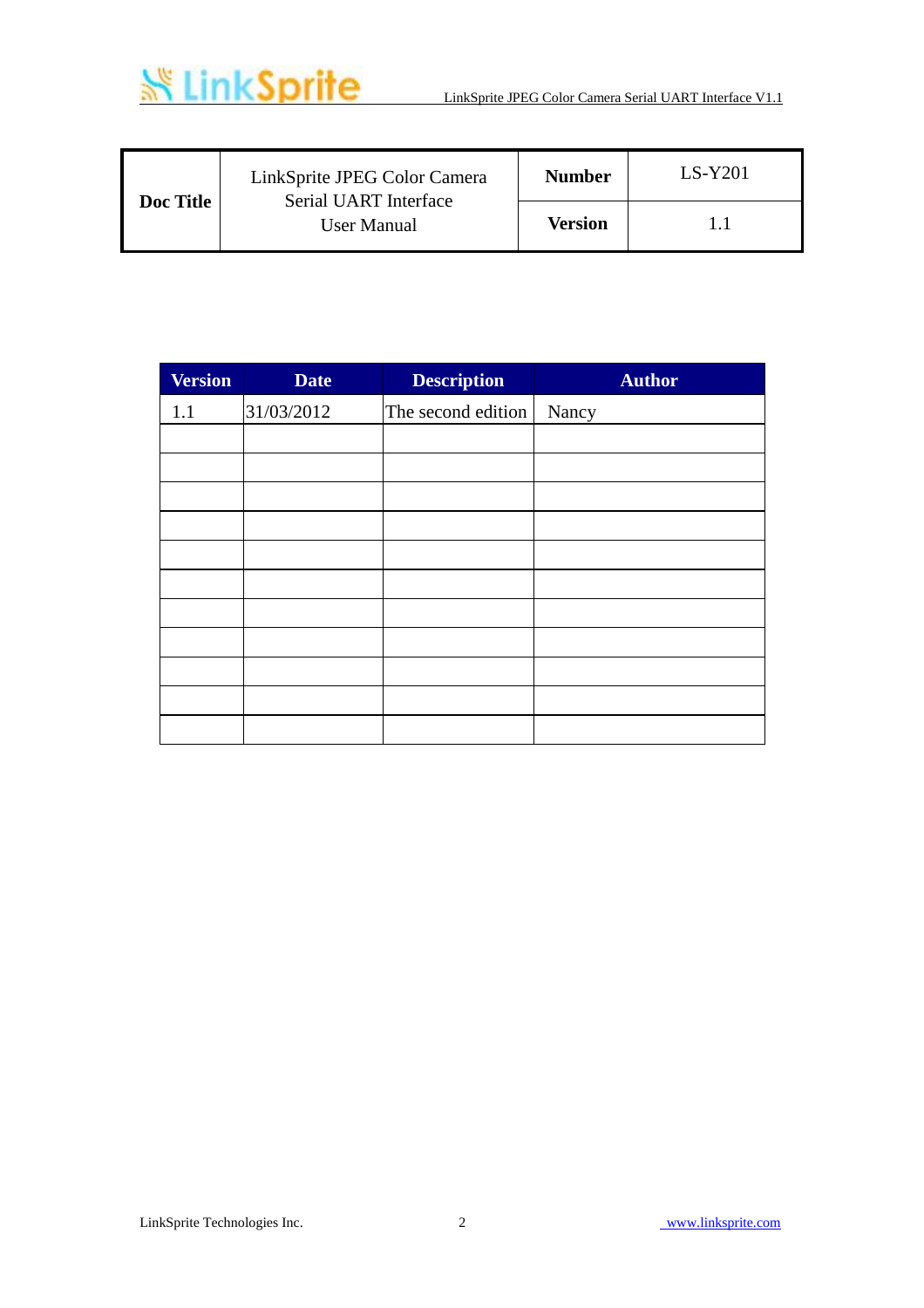# **※ LinkSprite**

#### **Table of Content**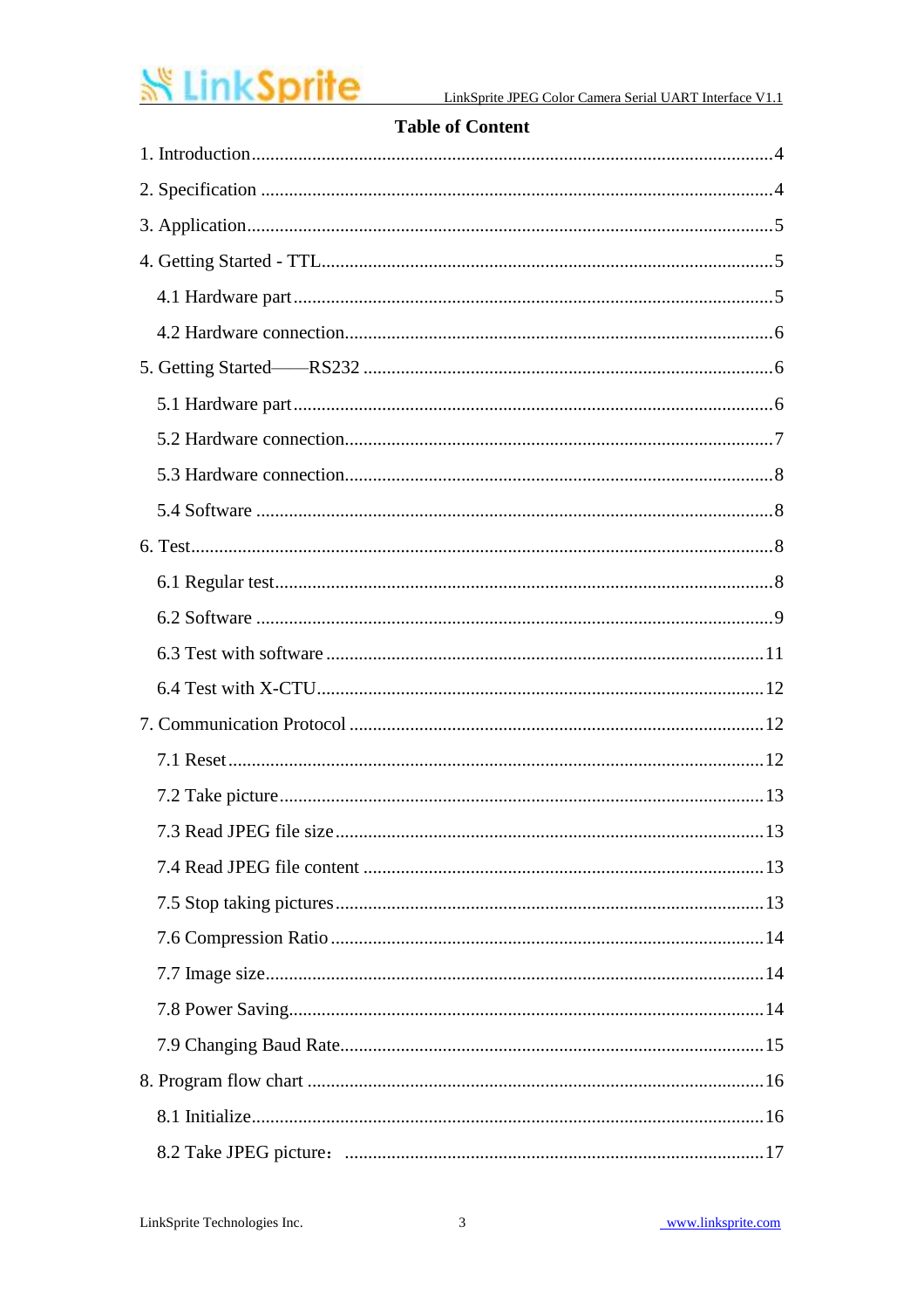

#### **1. Introduction**

 LS-Y201 is LinkSprite's new generation serial port camera module. It can captures high resolution pictures using the serial port. LS-Y201 is a modular design that outputs JPEG images through UART, and can be easily integrated into existing design.

#### **2. Specification**

- l VGA/QVGA/160\*120 resolution
- l Support capture JPEG from serial port
- l Default baud rate of serial port is 38400
- l DC 3.3V or 5V power supply
- l Size 32mm X 32mm
- l Current consumption: 80-100mA
- l Near the C03 pin is AV output, this is a analog output pin.



Footprint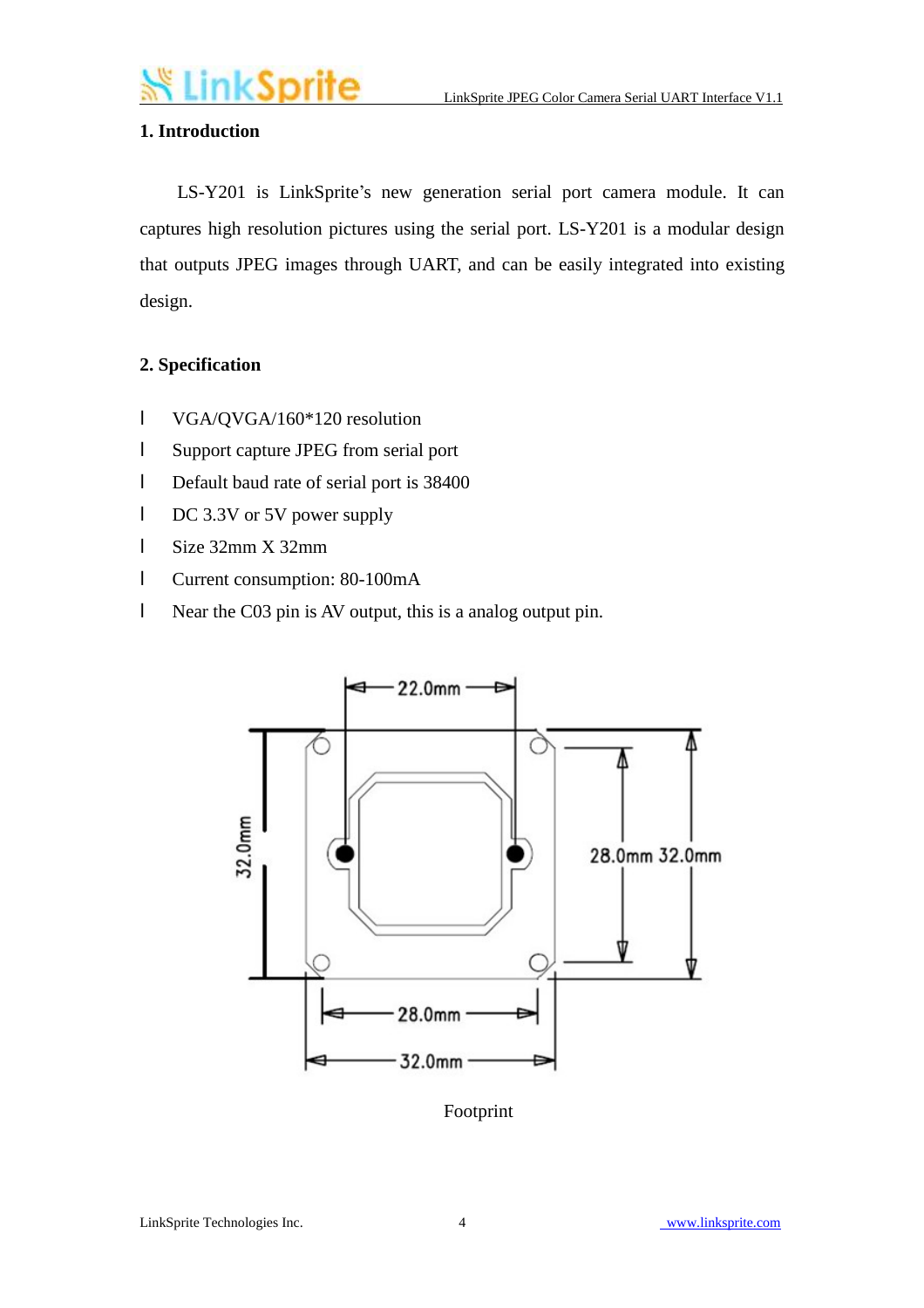# *<u>LinkSprite</u>*

#### **3. Application**

- l Different image capture systems
- l Environmental monitoring
- l Industry monitoring
- l Medical equipment
- l Video phone
- l Security
- l Vehicle based GPS
- **4. Getting Started - TTL**

#### **4.1 Hardware part**

l LS - Y201 – TTL camera



- l 5V DC power
- l UART-USB module

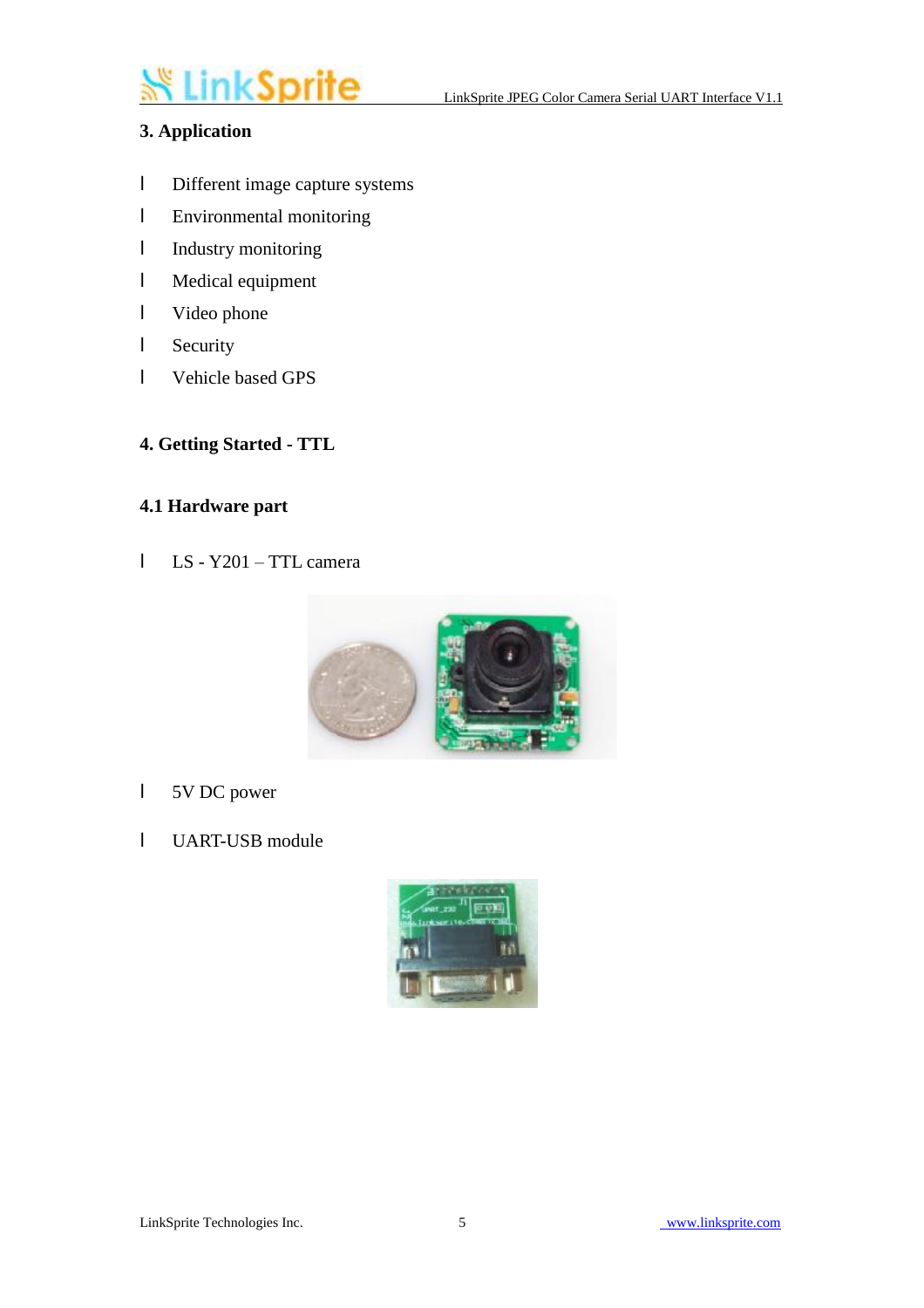

#### **4.2 Hardware connection**



- l LS Y201 TTL (TXD) to UART-USB (RXD).
- l LS Y201 TTL (RXD) to UART-USB (TXD).
- l LS Y201 TTL (GND) to UART-USB (GND). At the same time it also need to connect to GND in power.
- l LS Y201 TTL (VCC) to +5V DC power.
- l UART-USB module and DB9 needle connected to each, and DB9 hole connected to PC。
- **5. Getting Started——RS232**

#### **5.1 Hardware part**

- l LS Y201 RS232 camera
- l 5V DC power
- l RS-232 serial cable (DB9 MALE/FEMALE)

LinkSprite Technologies Inc. 6 [www.linksprite.com](http://www.linksprite.com)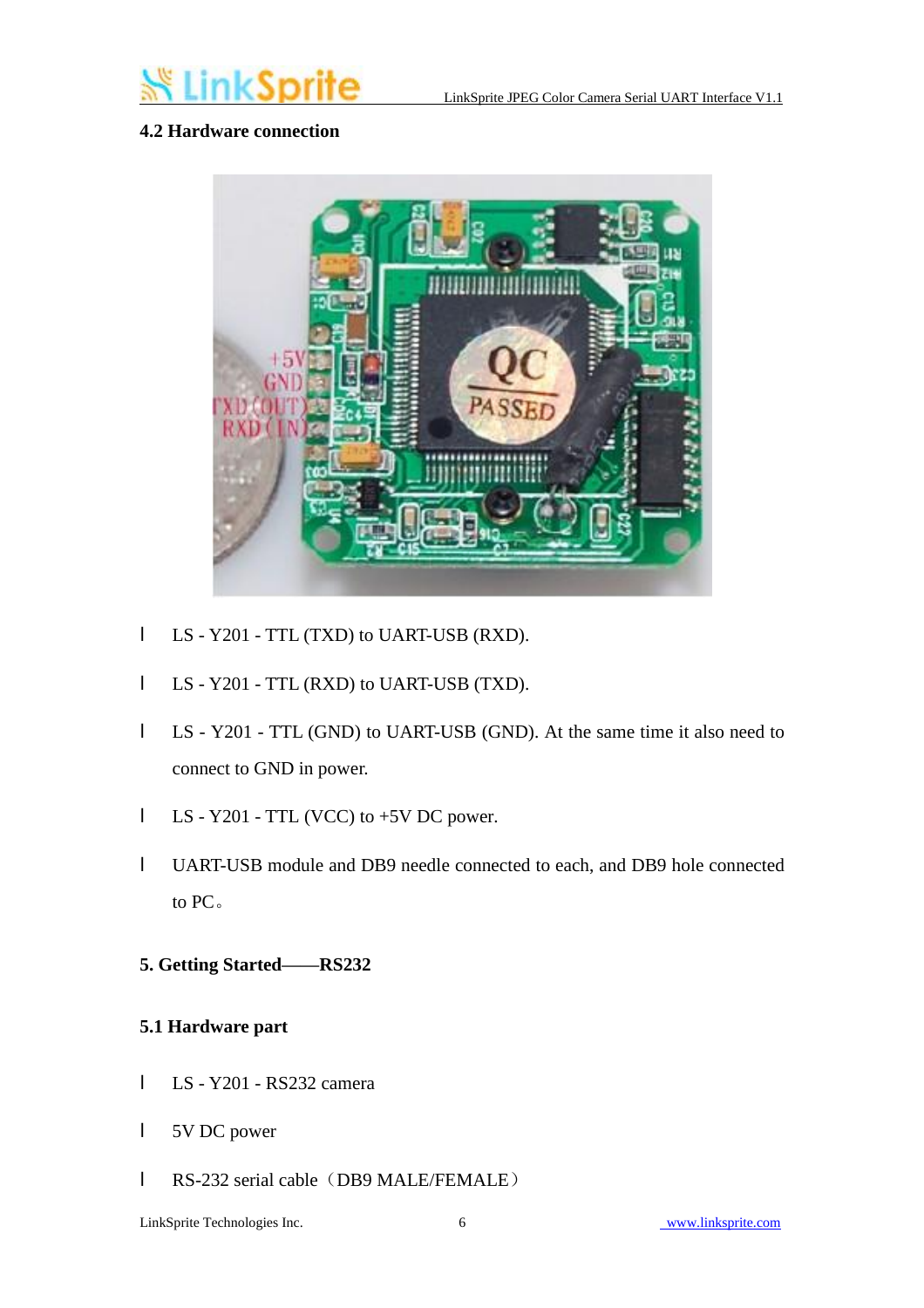# ık Sprite

#### **5.2 Hardware connection**

- l LS Y201 RS232 (TXD) to DB-9 MALE pin 2(RXD).
- l LS Y201 RS232 (RXD) to DB-9 MALE pin 3(TXD).
- l LS Y201 RS232 (GND) to DB-9 MALE pin 5(GND). At the same time it also need to connect to GND in power.
- $I$  LS Y201 RS232 (VCC) to +5V DC power.

Note: If you are using DB-9(FEMALE), the 2 pin is TXD, the 3 pin is RXD.

DB-9 Pin definition



DB-9 MALE(Needle) DB-9 FEMALE(Hole)



l RS-232 (DB-9 FEMALE / Hole) Pin definition

Signal definition: TXD RXD GND Internal connected Internal connected

Pin number: 2 3 5 1.4.6 7.8

Directly connect the COM port of PC

l RS-232 (DB-9 MALE/ Needle) Pin definition

Pin number: 2 3 5 1.4.6 7.8 Signal definition: RXD TXD GND Internal connected Internal connected Directly connect the COM port of PC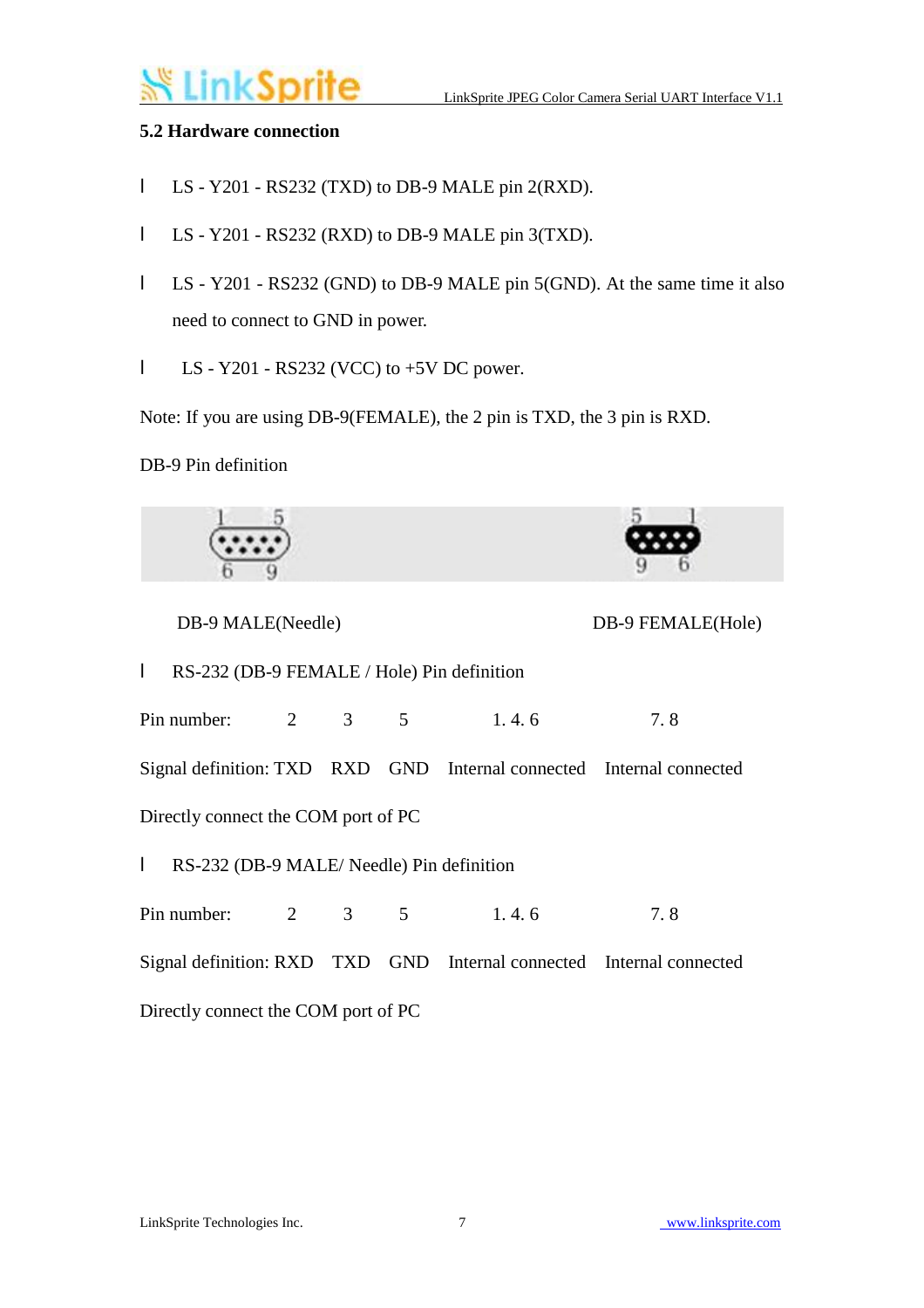

#### **5.3 Hardware connection**



#### **5.4 Software**

- l X-CTU Download Link: [www.digi.com](http://www.digi.com) (test software)
- l Software:

<http://www.linksprite.com/download/showdownload.php?id=36&lang=en>

#### **6. Test**

#### **6.1 Regular test**

Power up information in X-CTU as the following ASCII:

Please note that the baud rate should be 38400.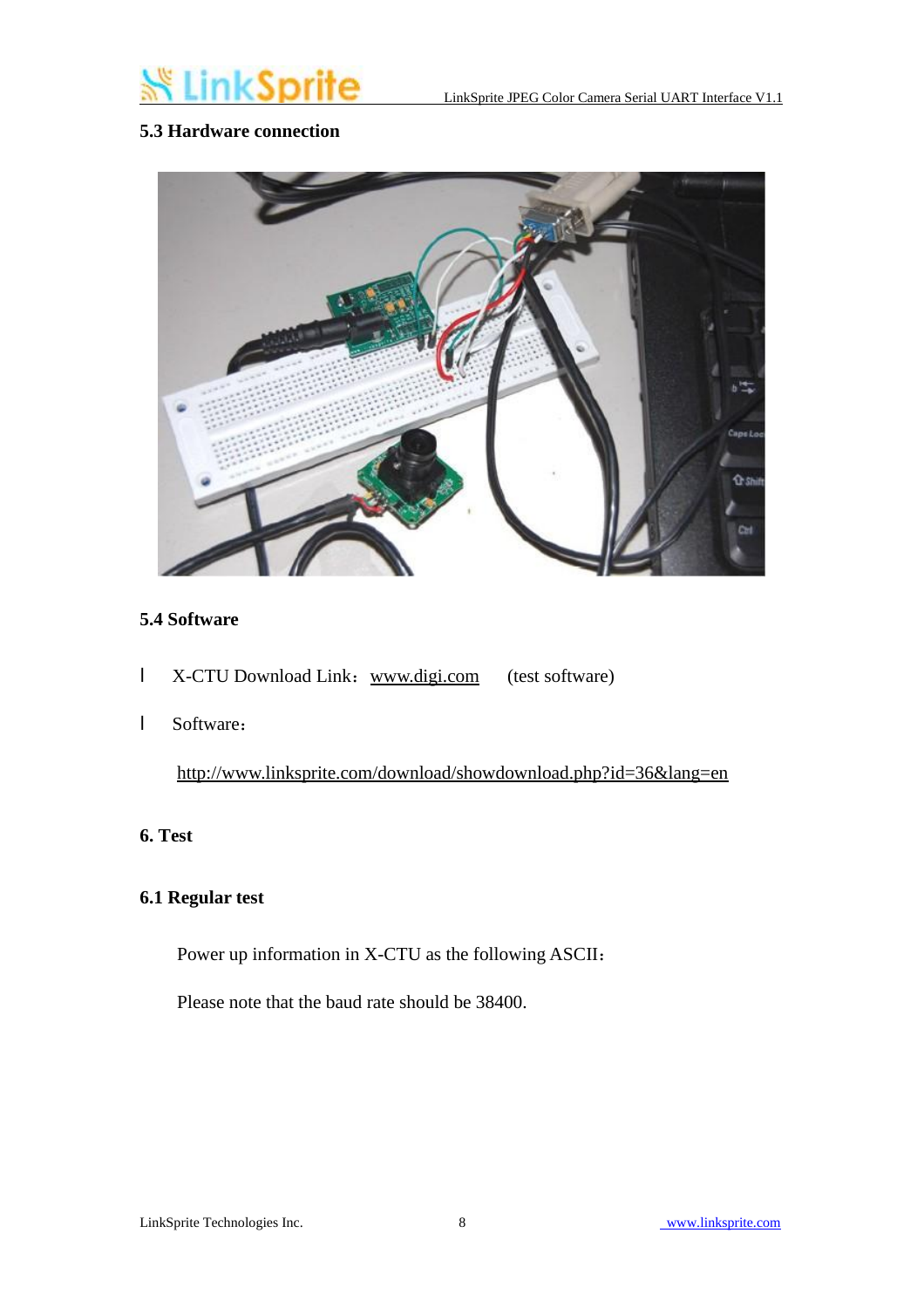# **ikSprit**

LinkSprite JPEG Color Camera Serial UART Interface V1.1



#### **6.2 Software**

Com Port: Choose the right Com Port。

Data Port: Baud Rate settings, here it is 38400.

Click "Open" to open Com connection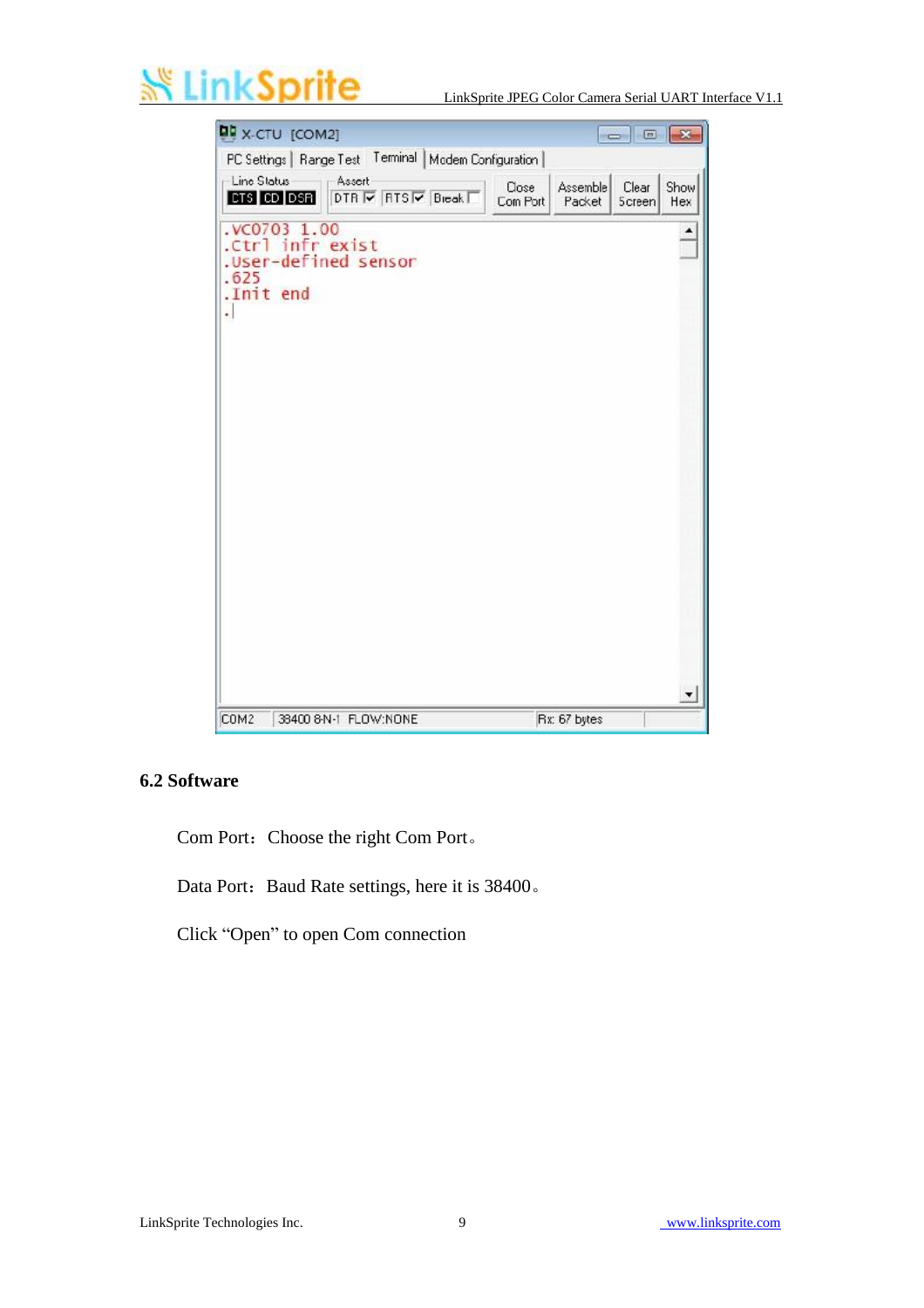# **※LinkSprite**

#### LinkSprite JPEG Color Camera Serial UART Interface V1.1

| <b>DE X-CTU</b><br>PC Settings   Range Test   Terninal   Modem Configuration | $\Box$ $\Box$             | Con Port:<br>cove<br>$\frac{1}{\sqrt{2}}$<br>Data Rate 38400 |
|------------------------------------------------------------------------------|---------------------------|--------------------------------------------------------------|
| Com Port Selup                                                               |                           | <b>Üpen</b>                                                  |
| Select Com Port                                                              |                           | <b>Inage Size</b>                                            |
| Proffic USB to Serial Brid. (COM2)                                           | 33400<br>Baud<br>٠        | $C$ canvage<br>$C = 1202240$                                 |
|                                                                              | Flow Control NONE<br>Ξ    |                                                              |
|                                                                              |                           | <b>Transfer Mode</b>                                         |
|                                                                              | 8 <br>۷<br>Data Bits      | C Sillayes suce<br>G Univ shut                               |
|                                                                              | $\cdot$<br>NONE<br>Parity | Others                                                       |
|                                                                              | Stop Bits<br>ŀı.<br>۰     | C Toyer Seving G East Tower Seving                           |
|                                                                              |                           | Date Rate:<br>38400<br>新市方                                   |
|                                                                              | Ted / Guery               | 136<br>Compress<br>Setting                                   |
| Host Selup   Liser Com Ports   Ethernet Com Ports                            |                           | <b>Eate:</b><br>4:5<br>Path:<br>Browing                      |
| API-                                                                         |                           | $\mathbb{S}H$ :                                              |
| F Enable API                                                                 |                           |                                                              |
| F Use escape characters (ATAP = 2)                                           |                           | Single Shot                                                  |
| AT command Setup                                                             |                           | Continues Shot                                               |
| ASEII Hex                                                                    |                           | Stop Shot                                                    |
| ъ<br>$\ddot{}$<br>Commend Character (CC)                                     |                           | Save Pictures                                                |
| 1000<br>Guard Time Before (BT)                                               |                           | Best:                                                        |
|                                                                              |                           | Exit.                                                        |
| 1000<br><b>Guard Time Alter (AT)</b>                                         |                           | <b>SK LinkSprite</b>                                         |
| Modem Flash Update                                                           |                           | $c_{1\times x}$                                              |
| No baud change                                                               |                           |                                                              |

Path: Set the path for captured images. Please note that it is necessary to to set the path, if it is a wrong path or not exist, then the picture may not be saved.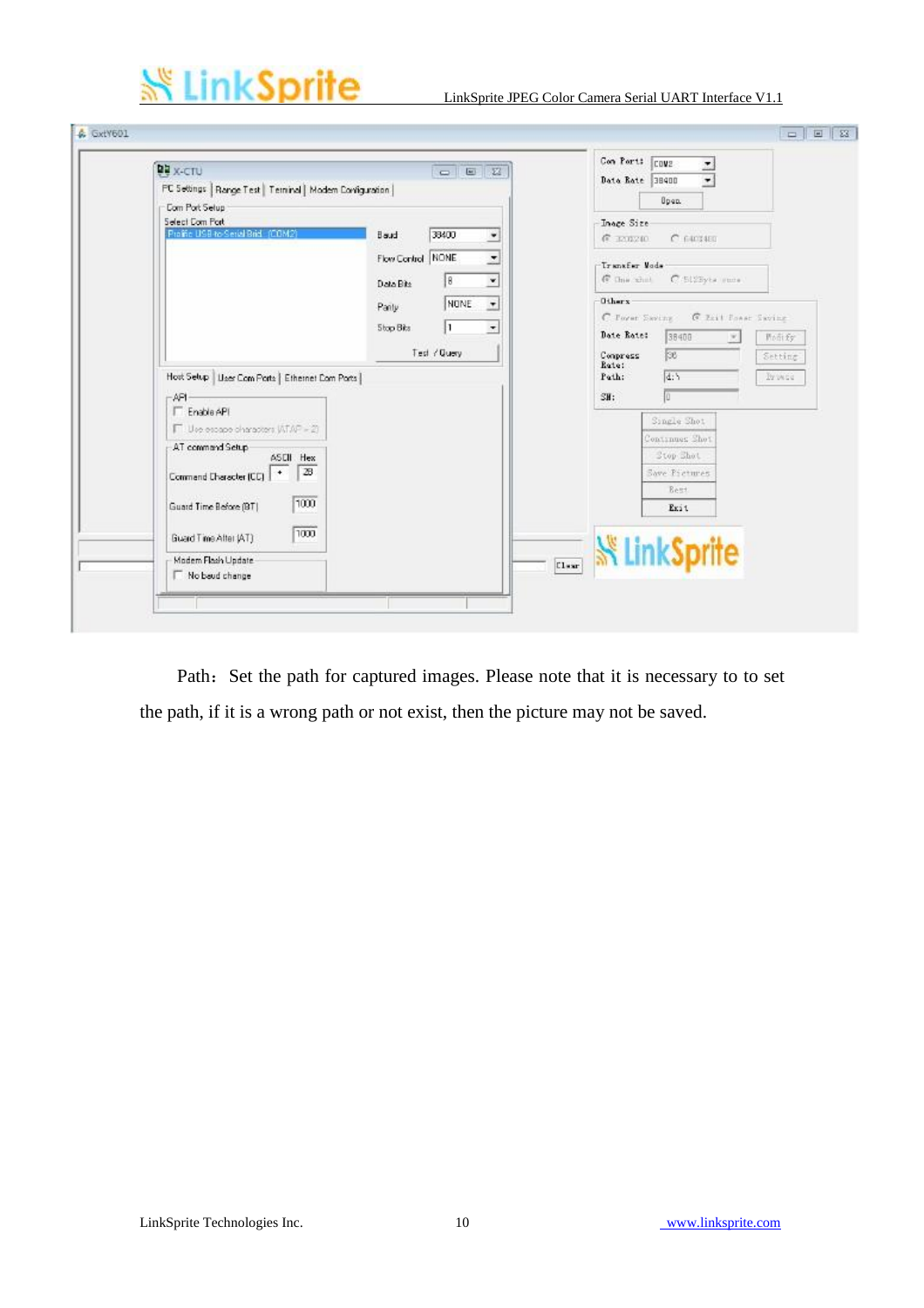### **※LinkSprite**

#### **6.3 Test with software**

| <b>&amp;</b> GxtV601                                     | <b>DI 0 X</b>                                                                                                                                                                                                                                                                                                                                                                                  |
|----------------------------------------------------------|------------------------------------------------------------------------------------------------------------------------------------------------------------------------------------------------------------------------------------------------------------------------------------------------------------------------------------------------------------------------------------------------|
|                                                          | Com Port:<br>CON2<br>Data Rate 38400<br>Close<br>Insge Size<br>G 3203240<br>$C$ 640X480<br>Iranxfer Mode<br>6 One shot C 512Byts once<br><b>Others</b><br>C Fover Saving G Bait Power Seving<br>Date Rate:<br>38400<br>$\overline{\phantom{a}}$<br>Wodify<br>36<br>Compress<br>Setting<br>Rote:<br>E: \tmp<br>Branse )<br>Path:<br>þ<br>$S\Re$ :<br>Single Shot<br>Continues Shot<br>Step Shot |
|                                                          | Save Pictures                                                                                                                                                                                                                                                                                                                                                                                  |
|                                                          | Rest                                                                                                                                                                                                                                                                                                                                                                                           |
|                                                          | Exit.                                                                                                                                                                                                                                                                                                                                                                                          |
| $\boxed{\text{Clow}}$<br>[023:05:37] 打开COV2成功, 波特率为38400 | <b>WinkSprite</b>                                                                                                                                                                                                                                                                                                                                                                              |

#### Click "Single Shot":

| 4 GxtY601                  | <b>CONTROL</b>                                             |
|----------------------------|------------------------------------------------------------|
|                            | Con Port: CONZ<br>Date Rate 38400<br>$C_{\text{lose}}$     |
|                            | Inage Size<br>C 640X480<br>6 3203240                       |
|                            | -Transfer Wode-<br>6 One shot 6 512Byte once               |
|                            | -Others-<br>C Power Saving G Brit Power Saving             |
|                            | Date Rate:<br>38400<br>Wedify<br>$\bullet$<br>36           |
|                            | Compress<br>Rote:<br>Setting<br>E: tinp<br>Fath:<br>Bronse |
|                            | $\sqrt{2}$<br>ST:                                          |
|                            | Single Shot<br>Continues Shot                              |
|                            | Stop Shot<br>Save Fictures                                 |
|                            | Rest.<br>Leit.                                             |
|                            |                                                            |
| C1ear<br>23:08:39) 億止拍照成功! | <b>SK LinkSprite</b>                                       |
|                            |                                                            |
|                            |                                                            |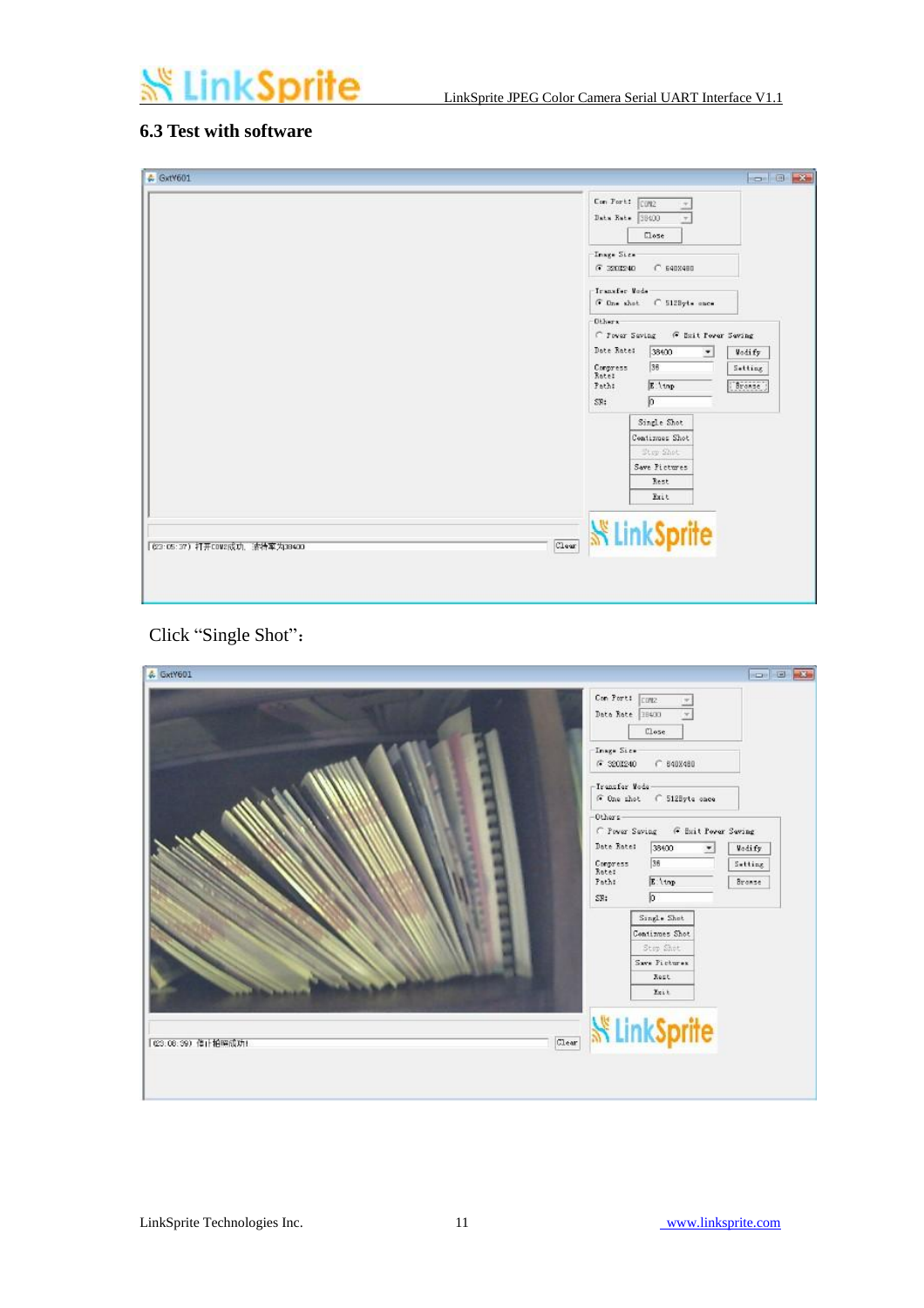# **inkSprite**

#### **6.4 Test with X-CTU**

| PC Settings   Range Test Terminal   Modem Configuration  <br>Line Status |                             |                 |                   |                |                       |                   |          |                    |                | $\Box$          | $\boxed{=}$ | $\Sigma$                                                    |
|--------------------------------------------------------------------------|-----------------------------|-----------------|-------------------|----------------|-----------------------|-------------------|----------|--------------------|----------------|-----------------|-------------|-------------------------------------------------------------|
| CTS CD DSR                                                               | Assert<br>DTR V RTS V Break |                 |                   |                |                       | Close<br>Com Port |          | Assemble<br>Packet |                | Clear<br>Screen |             | Hide<br>Hex                                                 |
| $\ldots$ VC0703                                                          | 00<br>30                    | 00<br><b>OD</b> |                   |                |                       |                   |          | 33 20              |                |                 |             |                                                             |
| exist<br>.User-<br>defined                                               | 78<br>0A<br>64              | 69<br>55<br>20  | 3<br>73<br>73     | 74<br>65<br>65 | <b>OD</b><br>72<br>6E | 2D<br>73          | 64<br>6F | 65<br>72           | 0 <sub>D</sub> |                 |             |                                                             |
| sensor<br>. Init end<br>V.6. V.6.                                        | 0A                          | 49              | 6F<br>00          | 69<br>36       | 74<br>01              | 20<br>00          | 65<br>76 | 6E                 |                |                 |             |                                                             |
| 56 00 36 01 00                                                           |                             |                 |                   |                |                       |                   |          |                    |                |                 |             |                                                             |
| Byte count: 5                                                            |                             |                 |                   |                |                       |                   |          | Display            | Clear          |                 | $G$ HEX     |                                                             |
|                                                                          | .Ctrl infr<br>Send Packet   | 0A<br>0A        | 43<br>36<br>0A 56 | 74<br>32       | 35                    | <b>OD</b>         | 6C       | 56 43 30 37 30     | 00             |                 | 64 OD       | 31 2E 30<br>20 69 6E 66 72 20 65<br>66 69 6E 65<br>36 00 00 |

Input HEX command in "Send Packet" and click "Send Data", X-CTU will show the input command and return the information sent back by the camera.

#### **7. Communication Protocol**

#### **7.1 Reset**

Send: 56 00 26 00

Return: 76 00 26 00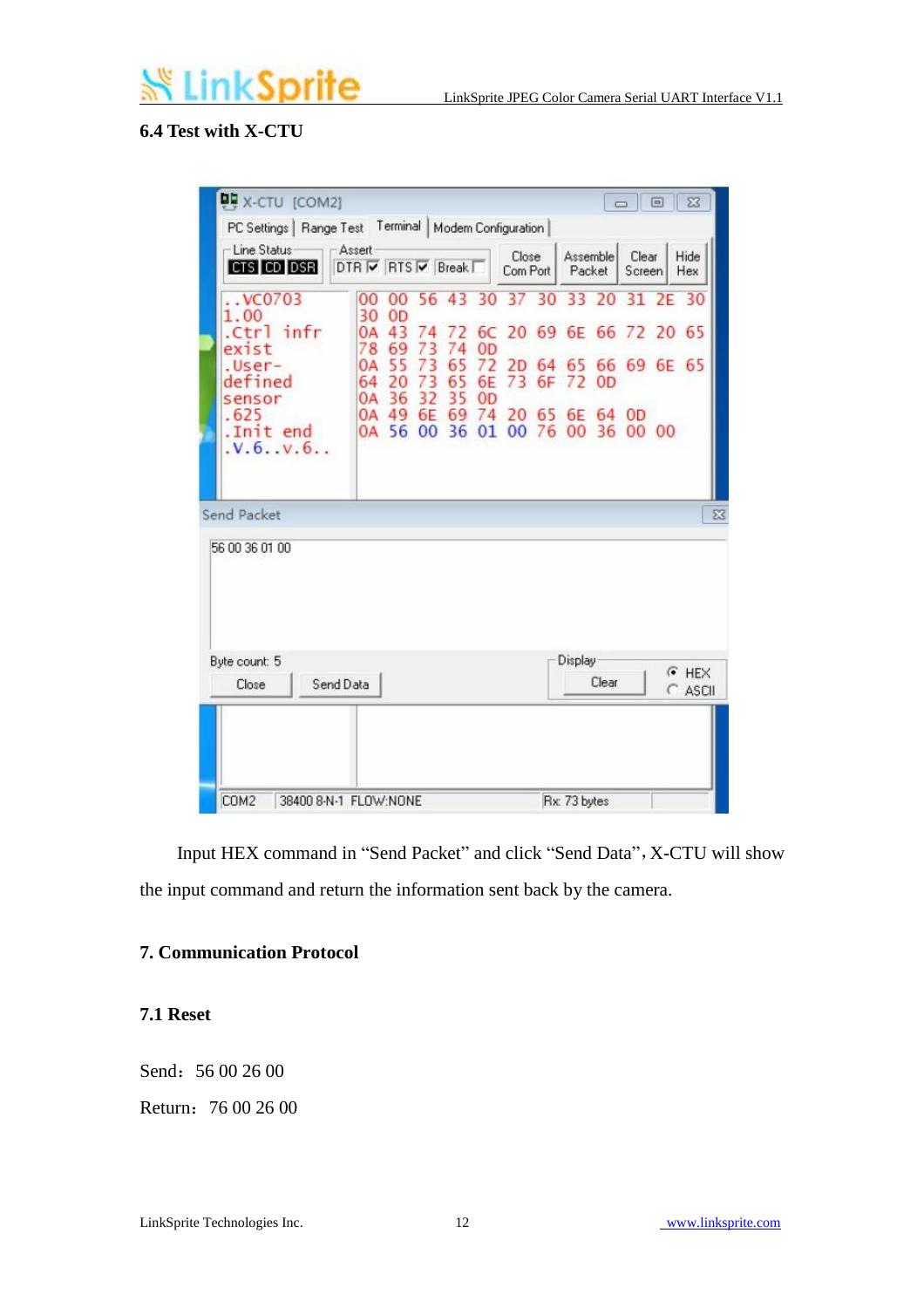# LinkSprite

#### **7.2 Take picture**

Send: 56 00 36 01 00

Return:76 00 36 00 00

#### **7.3 Read JPEG file size**

Read length:56 00 34 01 00

Return :76 00 34 00 04 00 00 XH XL

XH XL is the length of the picture file, MSB in the front and LSB in the end.

#### **7.4 Read JPEG file content**

Read:56 00 32 0C 00 0A 00 00 MM MM 00 00 KK KK XX XX

Return : 76 00 32 00 00 (Spacing Interval)FF D8 。。.......。。(Spacing Interval) 76 00 32 00 00

 $(space integral) = XX$   $XX*0.01$ ms

00 00 MM MM Init address

00 00 KK KK data length

MSB first, then LSB

Note: (Spacing Interval) = XX  $XX*0.01$ ms, it is better to be smaller, such as: 00 0A

JPEG file start from FF D8 end by FF D9.

To read Jpeg file, the start is always 0000,and read data block in integer multiple of 8 till it show FF D9 at the end.

#### **7.5 Stop taking pictures**

Stop: 56 00 36 01 03 Return :76 00 36 00 00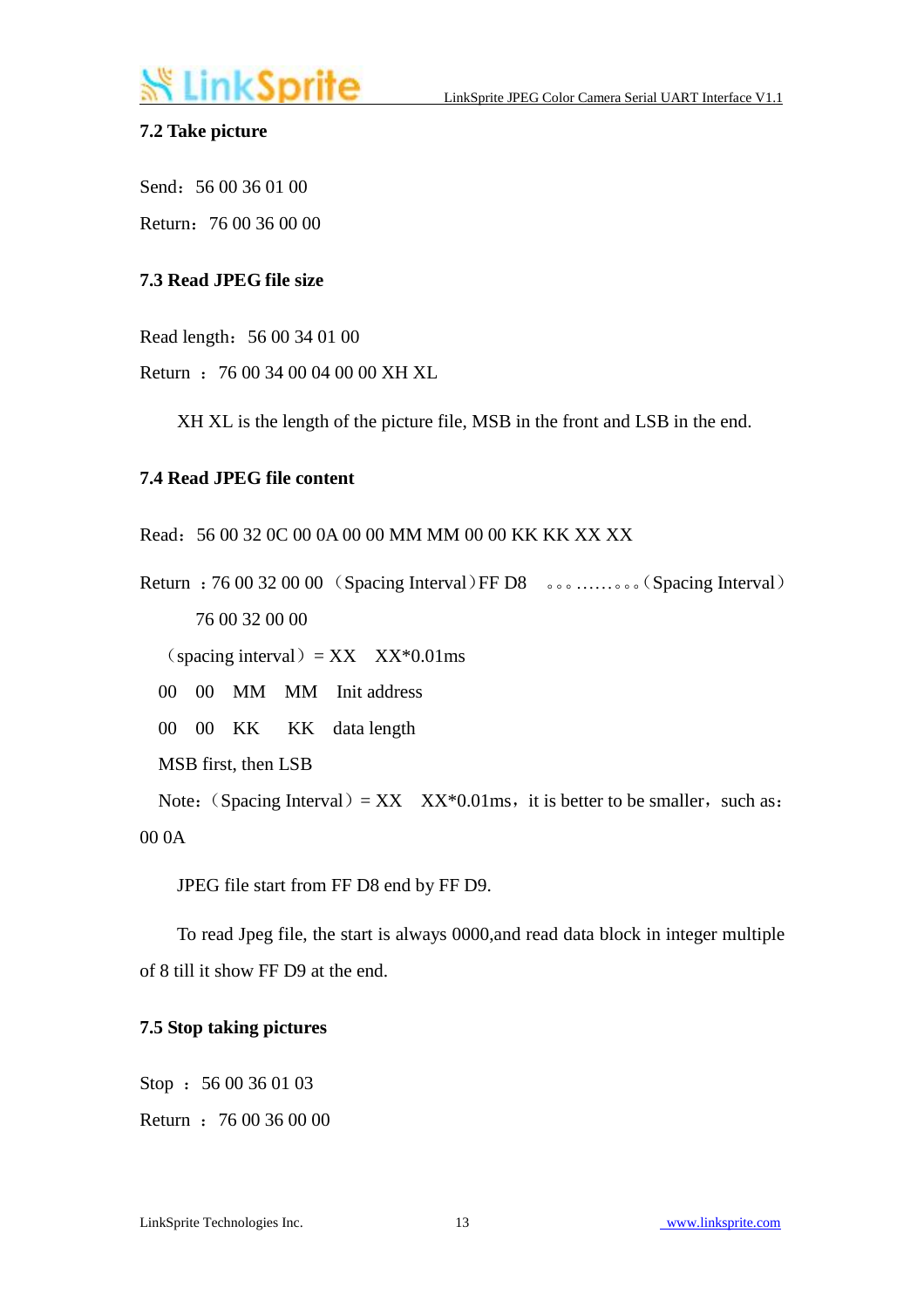## **LinkSprite**

#### **7.6 Compression Ratio**

Send: 56 00 31 05 01 01 12 04 XX Return:76 00 31 00 00

XX is usually 36,XX: 0X00 to 0XFF,XX is about Compression Ratio, the bigger it is, the more compressed of the picture.

#### **7.7 Image size**

Command 1 :

| Send                                                | Return |
|-----------------------------------------------------|--------|
| 56 00 31 05 04 01 00 19 00 (640*480) 76 00 31 00 00 |        |
| 56 00 31 05 04 01 00 19 11 (320*240) 76 00 31 00 00 |        |
| 56 00 31 05 04 01 00 19 22 (160*120) 76 00 31 00 00 |        |

When changing the size, it needs to be reset or reconnect power, once it has been changed,the parameters will remain even disconnect power.

Command 2:

| Send                                    | Return |
|-----------------------------------------|--------|
| 56 00 54 01 00 (640*480) 76 00 54 00 00 |        |
| 56 00 54 01 11 (320*240) 76 00 54 00 00 |        |
| 56 00 54 01 22 (160*120) 76 00 54 00 00 |        |

 Do not disconnect or reset after sending the command, or it will turn back to 320\*240.

#### **7.8 Power Saving**

Send: 56 00 3E 03 00 01 01 Return : 76 00 3E 00 00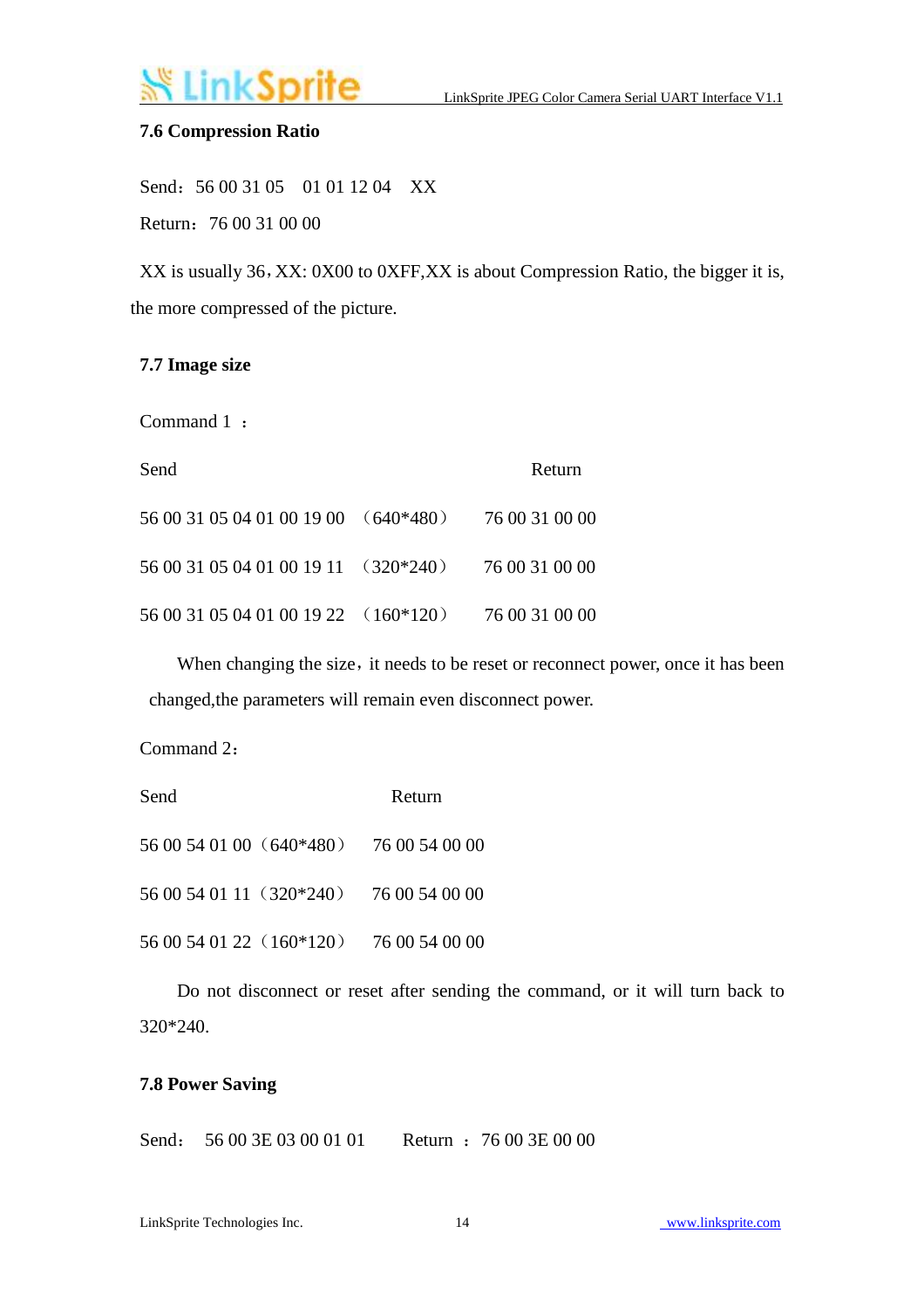### LinkSprite

Quit Saving: 56 00 3E 03 00 01 00 Return: 76 00 3E 00 00

#### **7.9 Changing Baud Rate**

Send : 56 00 24 03 01 XX XX

Return :76 00 24 00 00

- XX XX baud rate
- AE C8 9600
- 56 E4 19200
- 2A F2 38400
- 1C 4C 57600
- 0D A6 115200 (Max)

Please Note:

- l The starting read address must be the 8 integer multiples
- **l** For multiple cameras 56 XX 36 01 00, XX is the Device Number( Default is  $00)$
- l UART is in RS232 level. If connect to the MCU, please add a level converter or remove the MAX3232 ic. RS232 level are used in the modules, UART communication distance can not be longer than 1m.
- l The serial port will show the below info when connect with power:

Ctrl infr exist

User-defined sensor

625

Init end

I The host only have to make sure when to receive "Init end" (36 32 35 0D 0A 49)

LinkSprite Technologies Inc. 15 [www.linksprite.com](http://www.linksprite.com)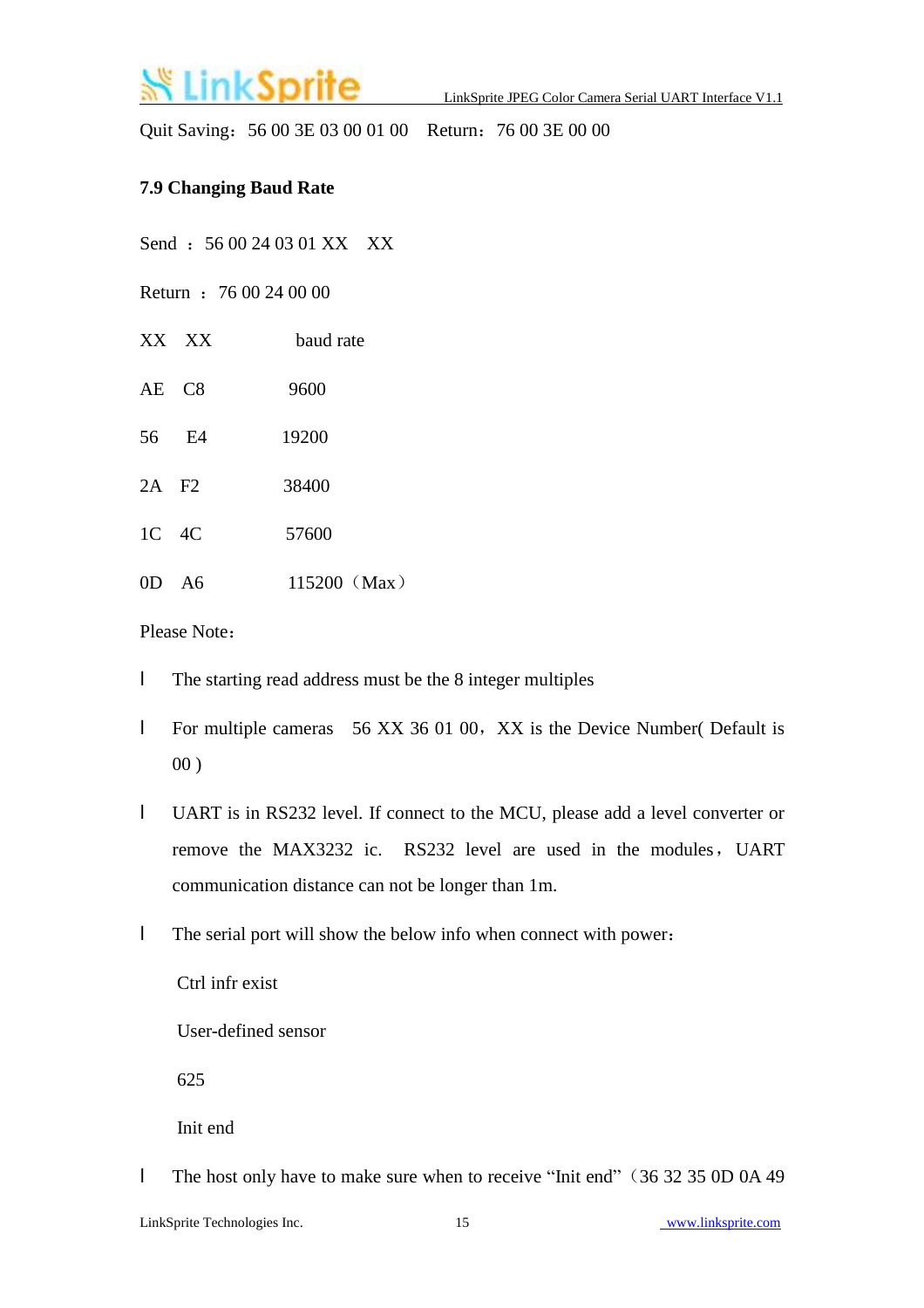

6E 69 74 20 65 6E 64 0D 0A), then take the capture command in 2-3s.

#### **8. Program flow chart**

#### **8.1 Initialize**

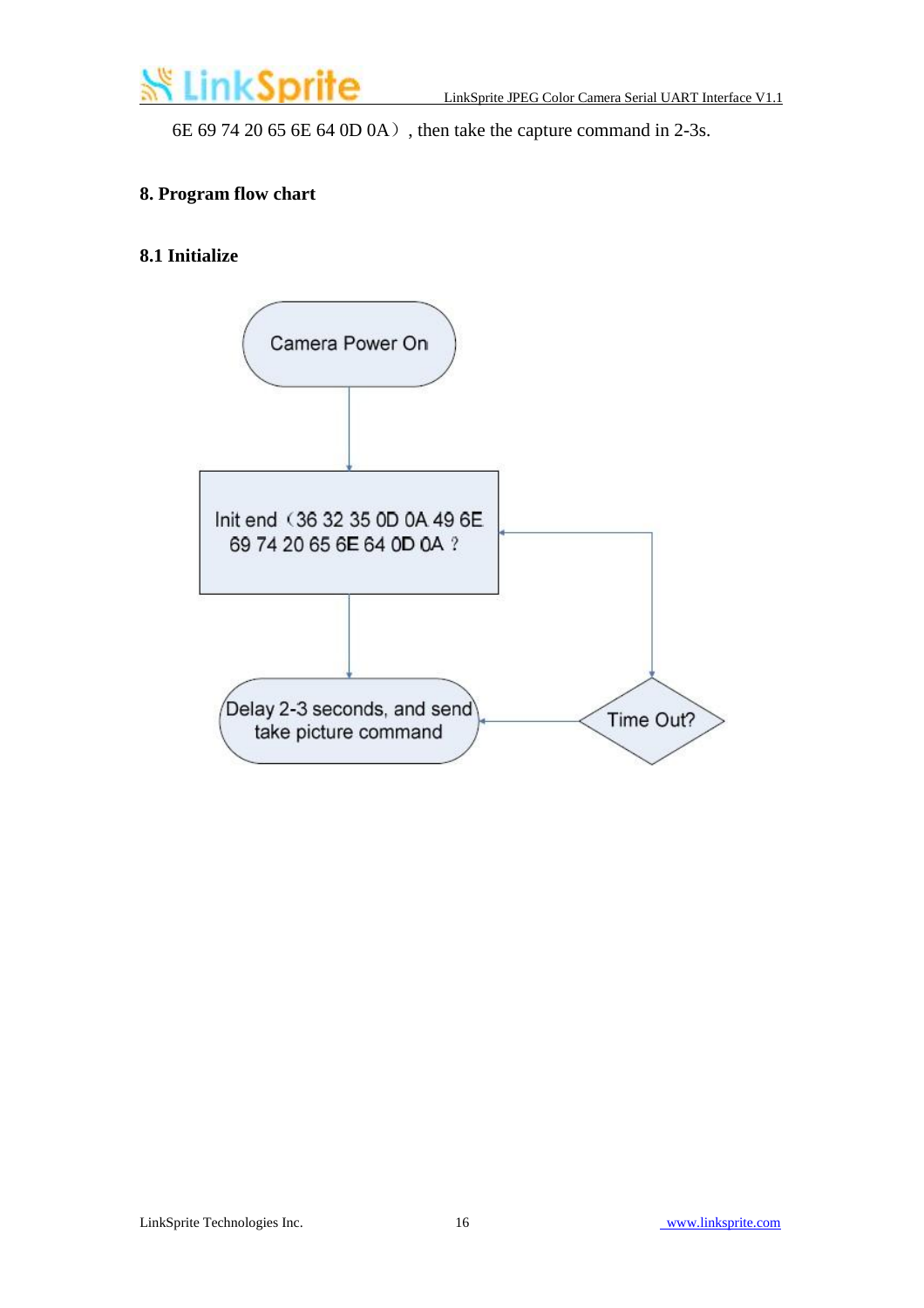

#### **8.2 Take JPEG picture:**